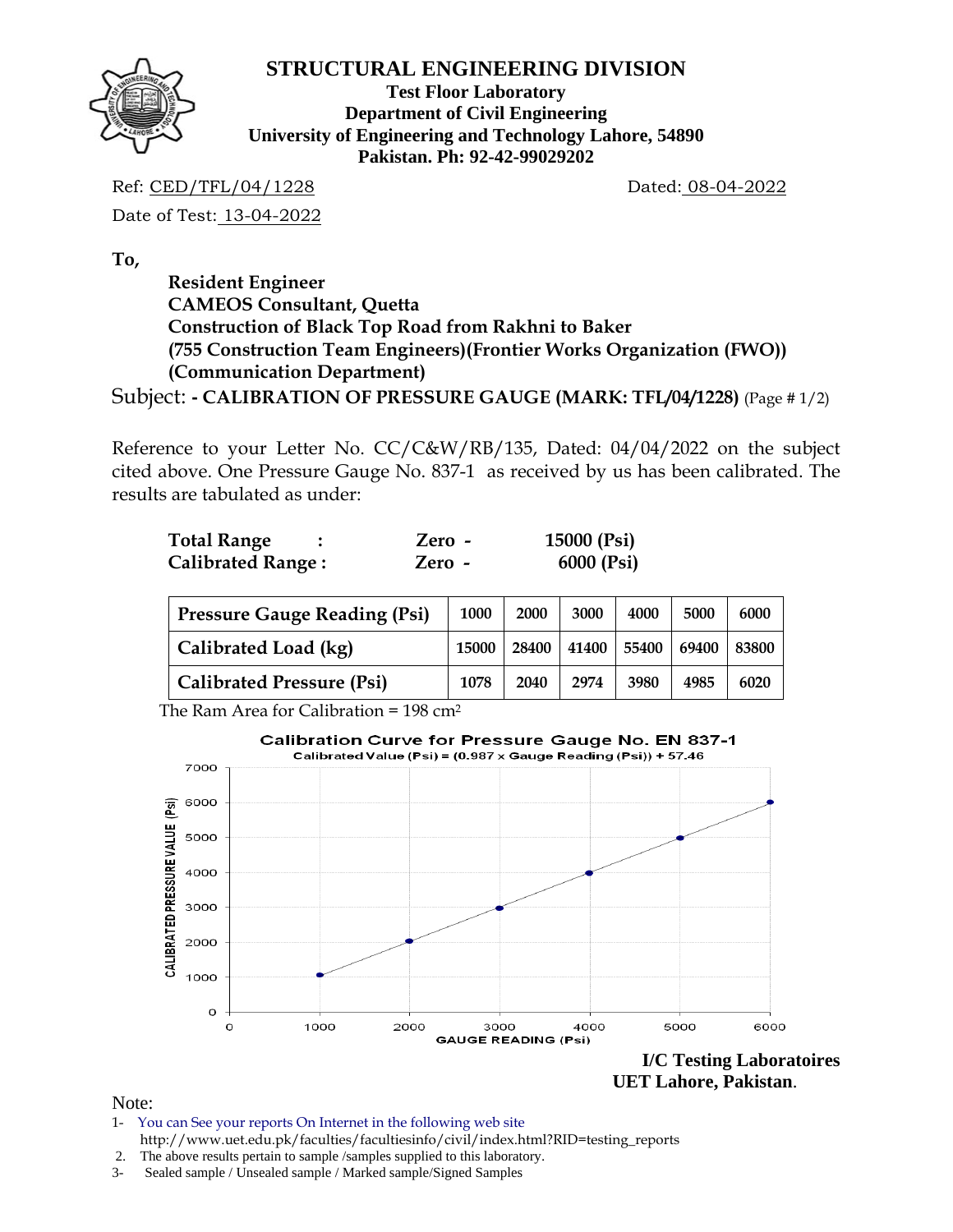

**Test Floor Laboratory Department of Civil Engineering University of Engineering and Technology Lahore, 54890 Pakistan. Ph: 92-42-99029202** 

Ref: CED/TFL/04/1228 Dated: 08-04-2022

Date of Test: 13-04-2022

**To,** 

 **Resident Engineer CAMEOS Consultant, Quetta Construction of Black Top Road from Rakhni to Baker (755 Construction Team Engineers)(Frontier Works Organization (FWO)) (Communication Department)**

Subject: **- CALIBRATION OF DIAL GAUGES (MARK: TFL/04/1228)** (Page # 2/2)

 Reference to your Letter No. CC/C&W/RB/135, Dated: 04/04/2022 on the subject cited above. Three Dial Gauges as received by us have been calibrated on standard calibration device. The results are tabulated as under.

| <b>Total Range</b>       | Zero - | $50 \text{ (mm)}$ |
|--------------------------|--------|-------------------|
| <b>Calibrated Range:</b> | Zero   | $48$ (mm)         |

| <b>Standard</b> | <b>Dial Gauge Readings</b>   |                               |                                       |  |  |  |  |  |  |  |
|-----------------|------------------------------|-------------------------------|---------------------------------------|--|--|--|--|--|--|--|
| <b>Reading</b>  | Dial Gauge No. I<br>(V06800) | Dial Gauge No.<br>II (S17630) | Dial Gauge No.<br><b>III</b> (W19974) |  |  |  |  |  |  |  |
| 400             | 399                          | 398                           | 398                                   |  |  |  |  |  |  |  |
| 800             | 801                          | 798                           | 800                                   |  |  |  |  |  |  |  |
| 1200            | 1204                         | 1198                          | 1200                                  |  |  |  |  |  |  |  |
| 1600            | 1603                         | 1598                          | 1598                                  |  |  |  |  |  |  |  |
| 2000            | 2000                         | 1999                          | 1998                                  |  |  |  |  |  |  |  |
| 2400            | 2401                         | 2400                          | 2396                                  |  |  |  |  |  |  |  |
| 2800            | 2803                         | 2801                          | 2801                                  |  |  |  |  |  |  |  |
| 3200            | 3204                         | 3202                          | 3202                                  |  |  |  |  |  |  |  |
| 3600            | 3606                         | 3603                          | 3606                                  |  |  |  |  |  |  |  |
| 4000            | 4008                         | 4002                          | 4004                                  |  |  |  |  |  |  |  |
| 4400            | 4410                         | 4403                          | 4405                                  |  |  |  |  |  |  |  |
| 4800            | 4811                         | 4803                          | 4808                                  |  |  |  |  |  |  |  |

**I/C Testing Laboratoires UET Lahore, Pakistan**.

Note:

1- You can See your reports On Internet in the following web site http://www.uet.edu.pk/faculties/facultiesinfo/civil/index.html?RID=testing\_reports

2. The above results pertain to sample /samples supplied to this laboratory.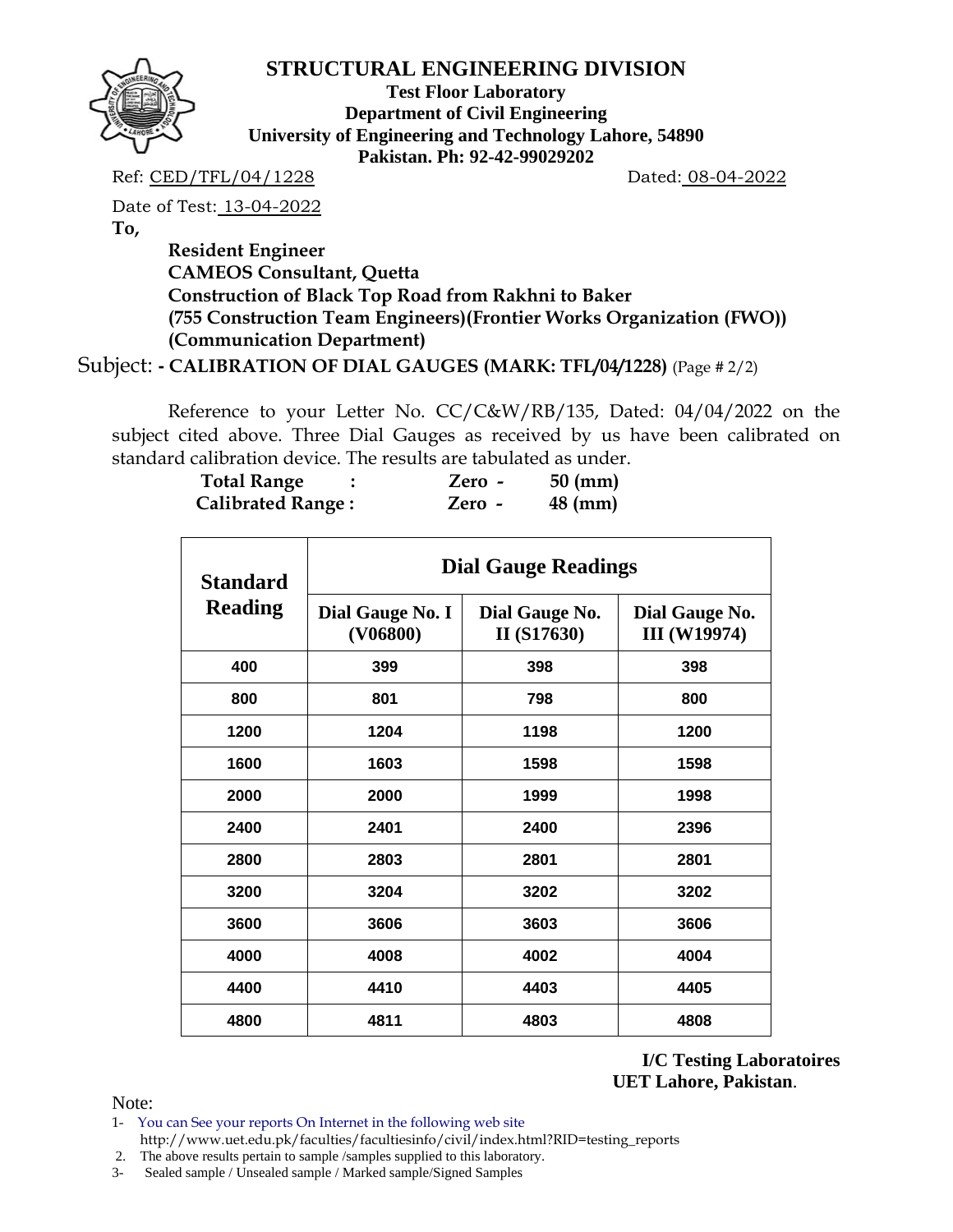

**Test Floor Laboratory Department of Civil Engineering University of Engineering and Technology Lahore, 54890 Pakistan. Ph: 92-42-99029202** 

#### Ref: CED/TFL/04/1241 Dated: 11-04-2022

Date of Test: 13-04-2022

**To** 

 **M/S Building Standards Lahore (Bridge over Hudiyara Drain, Lahore)** 

### Subject: **- TEST RESULT REPORT FOR BEARING DEVICE (PAD)**   $({\rm Page} - 1/1)$

Reference to your letter no. GT/LTR/220411-037, Dated: 11/04/2022 on the above mentioned subject. One Elastromeric Bearing Rubber Pad (EBRP) has been received by us. The same was tested and results are given below.

| Laboratory                | <b>TEST FLOOR LAB</b>            |
|---------------------------|----------------------------------|
| Machine                   | <b>SHIMADZU</b>                  |
| Sample No.                | 1/1                              |
| <b>Dimensions of EBRP</b> | $404 \times 304 \times 55.85$ mm |

# **TEST RESULTS – SHORT DURATION**

| <b>Load Duration</b>         | $\mathcal{L}$ | 5+5 minutes          |
|------------------------------|---------------|----------------------|
| <b>Test Load</b>             | $\mathcal{L}$ | <b>70 TONS</b>       |
| <b>Bulging Pattern</b>       | $\mathcal{L}$ | Uniform Buldging.    |
| <b>Laminated Parallelism</b> | $\mathbf{r}$  | Parallel             |
| Cracks                       |               | No crack is observed |

**I/C Testing Laboratoires UET Lahore, Pakistan**.

Note:

- 1- You can See your reports On Internet in the following web site http://www.uet.edu.pk/faculties/facultiesinfo/civil/index.html?RID=testing\_reports
- 2. The above results pertain to sample /samples supplied to this laboratory.
- 3- Sealed sample / Unsealed sample / Marked sample/Signed Samples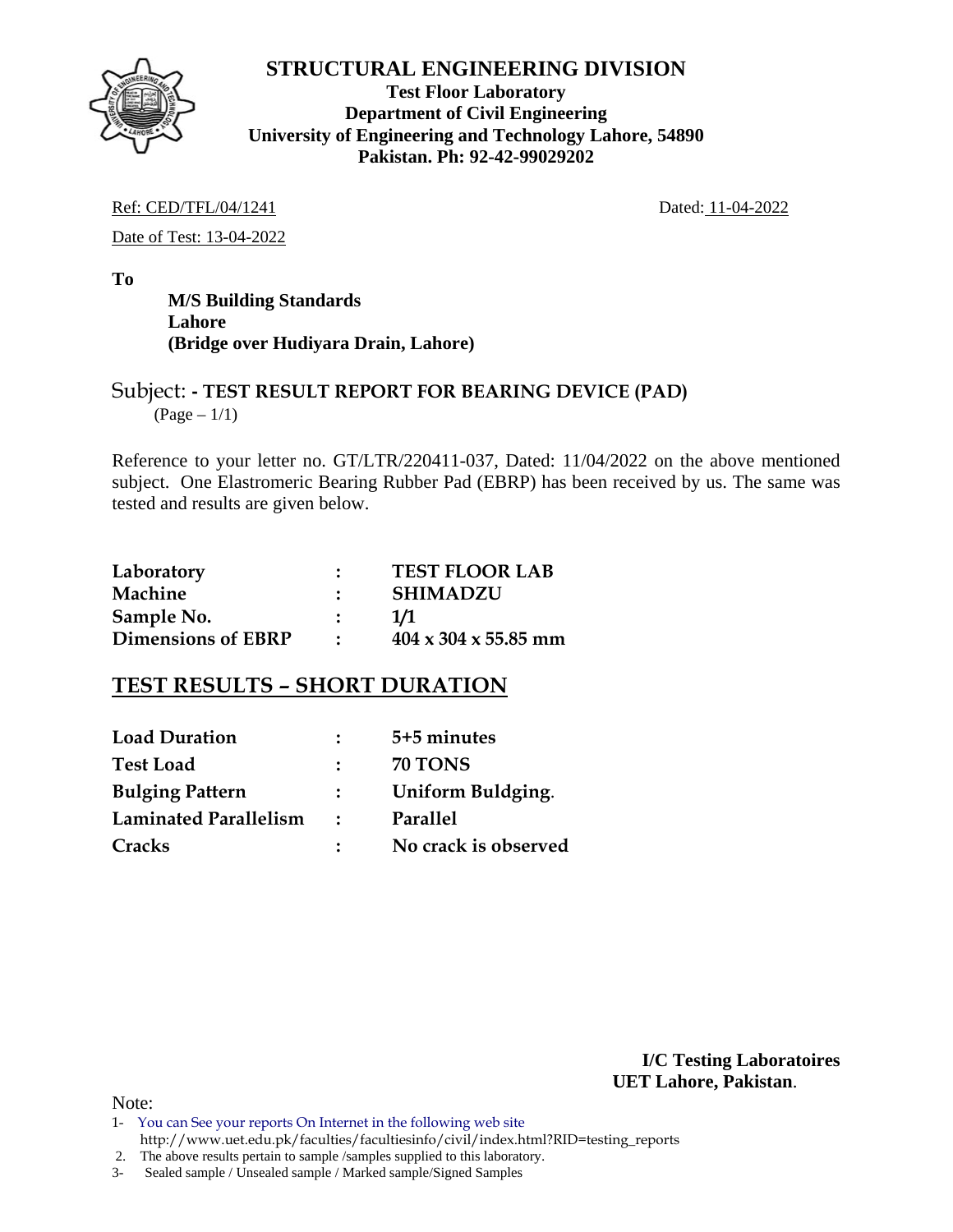

#### **Test Floor Laboratory Department of Civil Engineering University of Engineering and Technology Lahore, 54890 Pakistan. Ph: 92-42-99029202**

To, Sub Divisional Officer Buildings Sub Division No. 2 Multan (200 Bedded Mother & Child Hospital at Ghalla Godam Multan)

Reference # CED/TFL **1247** (Dr. Ali Ahmed) Dated: 12-04-2022 Reference of the request letter  $\# 1497/2^{nd}$  Dated: 05-04-2022

| <b>Tension Test Report</b> | $(Page - 1/1)$                                            |
|----------------------------|-----------------------------------------------------------|
| Date of Test               | 13-04-2022                                                |
| Gauge length               | 8 inches                                                  |
| Description                | Deformed Steel Bar Tensile and Bend Test as per ASTM-A615 |
|                            |                                                           |

| Sr. No.        | Weight  | Diameter/<br><b>Size</b><br>(inch) |                |         | <b>Yield load</b><br>Area<br>$(in^2)$ |                                                     | <b>Breaking</b><br>Load                                        | <b>Yield Stress</b><br>(psi) |               | <b>Ultimate Stress</b><br>(psi) |                              | Elongation | % Elongation | Remarks |
|----------------|---------|------------------------------------|----------------|---------|---------------------------------------|-----------------------------------------------------|----------------------------------------------------------------|------------------------------|---------------|---------------------------------|------------------------------|------------|--------------|---------|
|                | (1bsft) | Nominal                            | <b>Actual</b>  | Nominal | Actual                                | (kg)                                                | (kg)                                                           | Nominal                      | <b>Actual</b> | Nominal                         | <b>Actual</b>                | (inch)     |              |         |
| 1              | 0.389   | $\overline{\mathbf{3}}$            | 0.381          | 0.11    | 0.114                                 | 3700                                                | 5500                                                           | 74200                        | 71370         | 110200                          | 106100                       | 0.90       | 11.3         |         |
| $\blacksquare$ |         |                                    |                |         |                                       |                                                     |                                                                |                              | ٠             | $\blacksquare$                  | $\qquad \qquad \blacksquare$ | ۰          | ٠            |         |
| ٠              | ۰       | $\blacksquare$                     | $\blacksquare$ | ۰       | $\blacksquare$                        | ۰                                                   | ۰                                                              |                              | ÷             | $\blacksquare$                  | $\blacksquare$               |            | ٠            |         |
|                |         | $\blacksquare$                     | $\blacksquare$ |         | ٠                                     |                                                     |                                                                |                              | ٠             |                                 | $\blacksquare$               | ۰          | ۰            |         |
|                |         | ٠                                  |                |         |                                       |                                                     |                                                                |                              |               |                                 | ۰                            | ۰          | ٠            |         |
| ٠              |         | ۰                                  |                |         |                                       |                                                     |                                                                |                              |               |                                 | ۰                            | ۰          | ٠            |         |
|                |         |                                    |                |         |                                       |                                                     | Note: only one sample for tensile and one sample for bend test |                              |               |                                 |                              |            |              |         |
|                |         |                                    |                |         |                                       |                                                     |                                                                |                              |               |                                 |                              |            |              |         |
|                |         |                                    |                |         |                                       |                                                     | <b>Bend Test</b>                                               |                              |               |                                 |                              |            |              |         |
|                |         |                                    |                |         |                                       | 3/8" Dia Bar Bend Test Through 180° is Satisfactory |                                                                |                              |               |                                 |                              |            |              |         |
|                |         |                                    |                |         |                                       |                                                     |                                                                |                              |               |                                 |                              |            |              |         |
|                |         |                                    |                |         |                                       |                                                     |                                                                |                              |               |                                 |                              |            |              |         |

#### **I/C Testing Laboratoires UET Lahore, Pakistan**.

Note:

- 1- You can See your reports On Internet in the following web site http://www.uet.edu.pk/faculties/facultiesinfo/civil/index.html?RID=testing\_reports
- 2. The above results pertain to sample /samples supplied to this laboratory.
- 3- Sealed sample / Unsealed sample / Marked sample/Signed Samples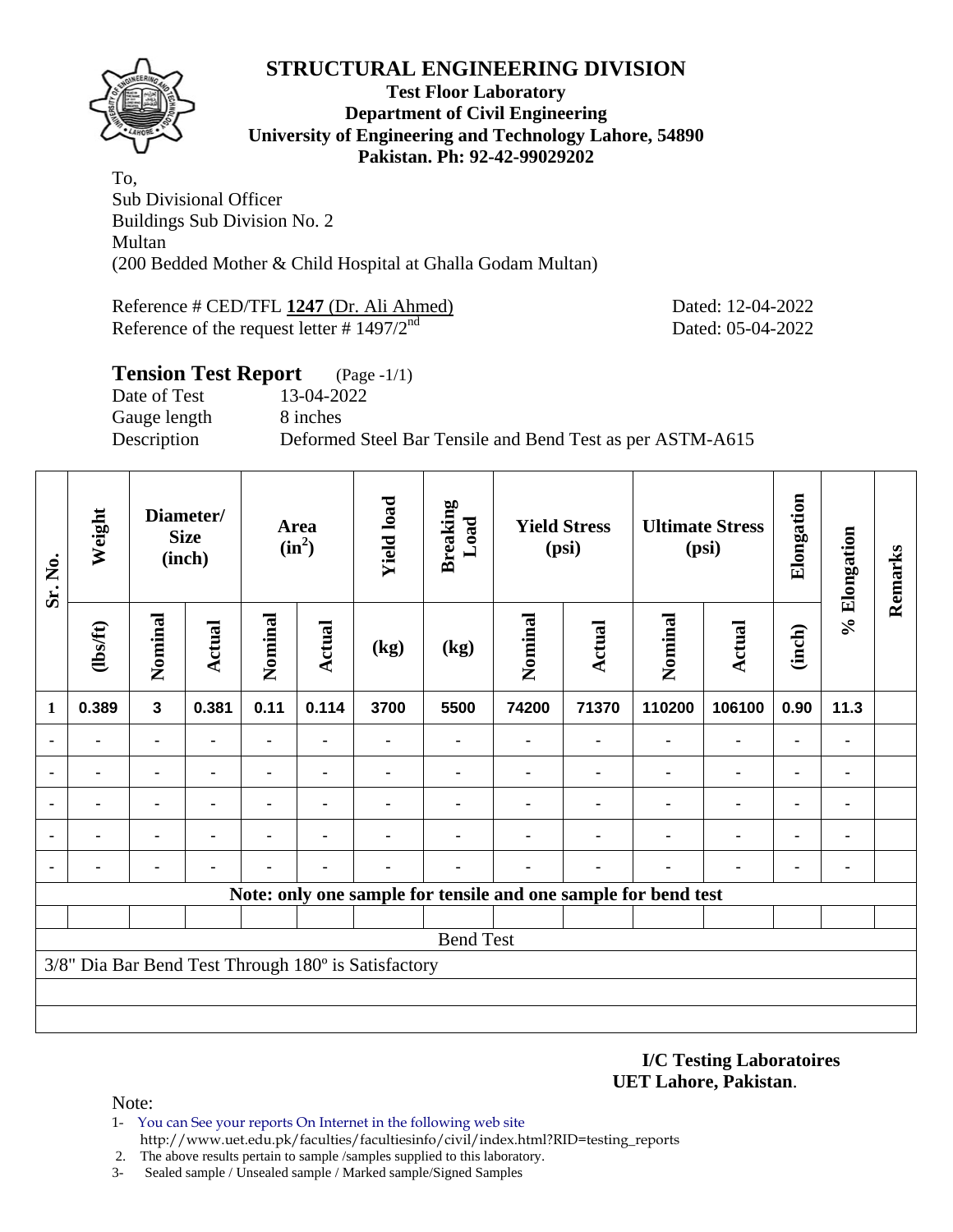

### **Test Floor Laboratory Department of Civil Engineering University of Engineering and Technology Lahore, 54890 Pakistan. Ph: 92-42-99029202**

To, Manager Construction Beaconhouse School System Construction of Ibne Sina Campus at Valencia Town Lahore

Reference # CED/TFL **1272** (Dr. Asad Ali) Dated: 14-04-2022 Reference of the request letter # Nil Dated: 13-04-2022

| <b>Tension Test Report</b> | $(Page - 1/1)$                                            |
|----------------------------|-----------------------------------------------------------|
| Date of Test               | 14-04-2022                                                |
| Gauge length               | 8 inches                                                  |
| Description                | Deformed Steel Bar Tensile and Bend Test as per ASTM-A615 |
|                            |                                                           |

| Sr. No.                  | Weight<br>Diameter/<br><b>Size</b>            |                   |                         |         | Area<br>$(in^2)$ | <b>Yield load</b> | <b>Breaking</b><br>Load                                         | <b>Yield Stress</b><br>(psi) |        |         | <b>Ultimate Stress</b><br>(psi) |                | % Elongation | Remarks |
|--------------------------|-----------------------------------------------|-------------------|-------------------------|---------|------------------|-------------------|-----------------------------------------------------------------|------------------------------|--------|---------|---------------------------------|----------------|--------------|---------|
|                          | (1bsft)                                       | Nominal<br>$(\#)$ | <b>Actual</b><br>(inch) | Nominal | Actual           | (kg)              | (kg)                                                            | Nominal                      | Actual | Nominal | Actual                          | (inch)         |              |         |
| 1                        | 0.411                                         | $\mathbf{3}$      | 0.392                   | 0.11    | 0.121            | 4230              | 6010                                                            | 84800                        | 77150  | 120500  | 109700                          | 1.10           | 13.8         |         |
| $\mathbf{2}$             | 0.417                                         | $\mathbf{3}$      | 0.395                   | 0.11    | 0.122            | 4180              | 5780                                                            | 83800                        | 75220  | 115900  | 104100                          | 1.00           | 12.5         |         |
| $\blacksquare$           |                                               |                   |                         |         |                  |                   |                                                                 |                              |        |         | $\blacksquare$                  |                |              |         |
| $\overline{\phantom{a}}$ |                                               |                   |                         |         |                  |                   |                                                                 |                              |        |         | $\blacksquare$                  | ٠              |              |         |
| ٠                        |                                               | ٠                 |                         |         | $\blacksquare$   |                   |                                                                 |                              |        |         | $\blacksquare$                  | $\blacksquare$ |              |         |
|                          |                                               |                   |                         |         |                  |                   |                                                                 |                              |        |         |                                 |                |              |         |
|                          |                                               |                   |                         |         |                  |                   | Note: only two samples for tensile and one sample for bend test |                              |        |         |                                 |                |              |         |
|                          |                                               |                   |                         |         |                  |                   |                                                                 |                              |        |         |                                 |                |              |         |
|                          |                                               |                   |                         |         |                  |                   | <b>Bend Test</b>                                                |                              |        |         |                                 |                |              |         |
|                          | #3 Bar Bend Test Through 180° is Satisfactory |                   |                         |         |                  |                   |                                                                 |                              |        |         |                                 |                |              |         |
|                          |                                               |                   |                         |         |                  |                   |                                                                 |                              |        |         |                                 |                |              |         |
|                          |                                               |                   |                         |         |                  |                   |                                                                 |                              |        |         |                                 |                |              |         |

**I/C Testing Laboratoires UET Lahore, Pakistan**.

Note:

- 1- You can See your reports On Internet in the following web site http://www.uet.edu.pk/faculties/facultiesinfo/civil/index.html?RID=testing\_reports
- 2. The above results pertain to sample /samples supplied to this laboratory.
- 3- Sealed sample / Unsealed sample / Marked sample/Signed Samples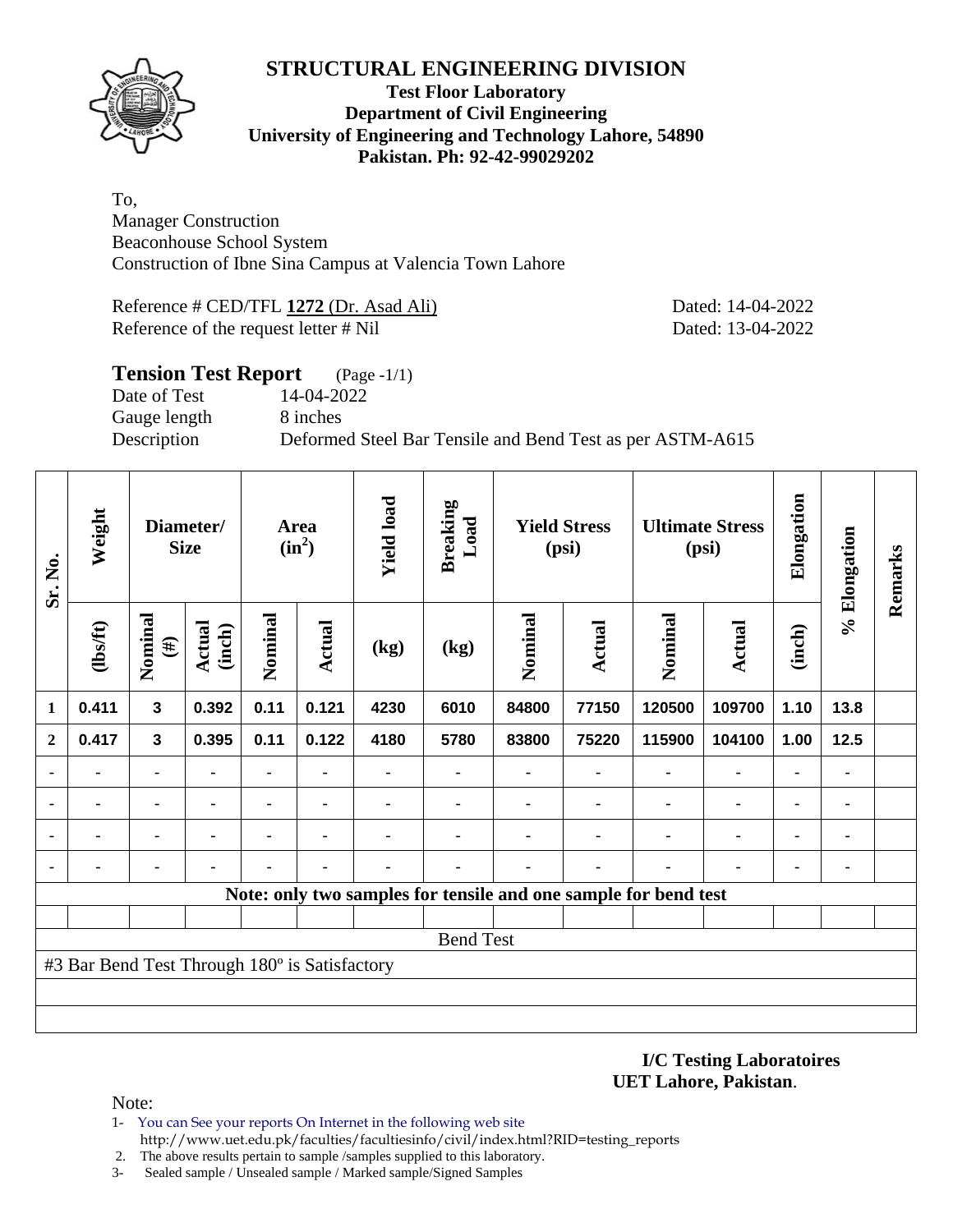

**Test Floor Laboratory Department of Civil Engineering University of Engineering and Technology Lahore, 54890 Pakistan. Ph: 92-42-99029202** 

To, M/S Coolmax Building Technologies Karachi

Reference # CED/TFL **1251** (Dr. Ali Ahmed) Dated: 12-04-2022 Reference of the request letter # Nil Dated: 09-04-2022

# **Tension Test Report** (Page – 1/1)<br>Date of Test 14-04-2022

Date of Test Gauge length 2 inches Description GI Color Coated Sheet Strip Tensile Test

| Sr. No.        | Designation<br>(mm) |                | Size of Strip<br>(mm) | <b>X</b> Section<br>Area<br>$\text{mm}^2$ | <b>Yield load</b><br>(kg) | <b>Breaking</b><br>Load<br>(kg) | <b>Yield Stress</b><br>(MPa) | Ultimate<br><b>Stress</b><br>(MPa) | Elongation<br>(in) | % Elongation   | Remarks |
|----------------|---------------------|----------------|-----------------------|-------------------------------------------|---------------------------|---------------------------------|------------------------------|------------------------------------|--------------------|----------------|---------|
|                | <b>GI</b> Color     |                |                       |                                           |                           |                                 |                              |                                    |                    |                |         |
| $\mathbf{1}$   | <b>Coated Sheet</b> | 0.50           | 49.58x0.70            | 34.71                                     | --------                  | 1000                            | --------                     | 283                                | 0.50               | 25.00          |         |
| ۰              | $\blacksquare$      | ٠              | ٠                     | ۰                                         | ٠                         | ٠                               | ۰                            |                                    |                    | ۰              |         |
| ۰              | ٠                   |                |                       | ۰                                         | ٠                         | ٠                               | ۰                            | $\blacksquare$                     |                    | ۰              |         |
| $\blacksquare$ | $\blacksquare$      | ٠              | ٠                     |                                           | ٠                         | ٠                               | $\blacksquare$               |                                    |                    | ٠              |         |
| $\blacksquare$ | $\blacksquare$      | ۰              |                       | ۰                                         | $\blacksquare$            | ٠                               | ٠                            | $\blacksquare$                     |                    | ٠              |         |
| $\blacksquare$ | ۰                   | $\blacksquare$ | ٠                     |                                           |                           |                                 | $\blacksquare$               |                                    |                    | $\blacksquare$ |         |
|                |                     |                |                       | <b>Only One Sample for Tensile Test</b>   |                           |                                 |                              |                                    |                    |                |         |
|                |                     |                |                       |                                           |                           |                                 |                              |                                    |                    |                |         |
|                |                     |                |                       |                                           | <b>Bend Test</b>          |                                 |                              |                                    |                    |                |         |
|                |                     |                |                       |                                           |                           |                                 |                              |                                    |                    |                |         |
|                |                     |                |                       |                                           |                           |                                 |                              |                                    |                    |                |         |
|                |                     |                |                       |                                           |                           |                                 |                              |                                    |                    |                |         |

#### **I/C Testing Laboratoires UET Lahore, Pakistan**.

Note:

- 1- You can See your reports On Internet in the following web site
- http://www.uet.edu.pk/faculties/facultiesinfo/civil/index.html?RID=testing\_reports

2. The above results pertain to sample /samples supplied to this laboratory.